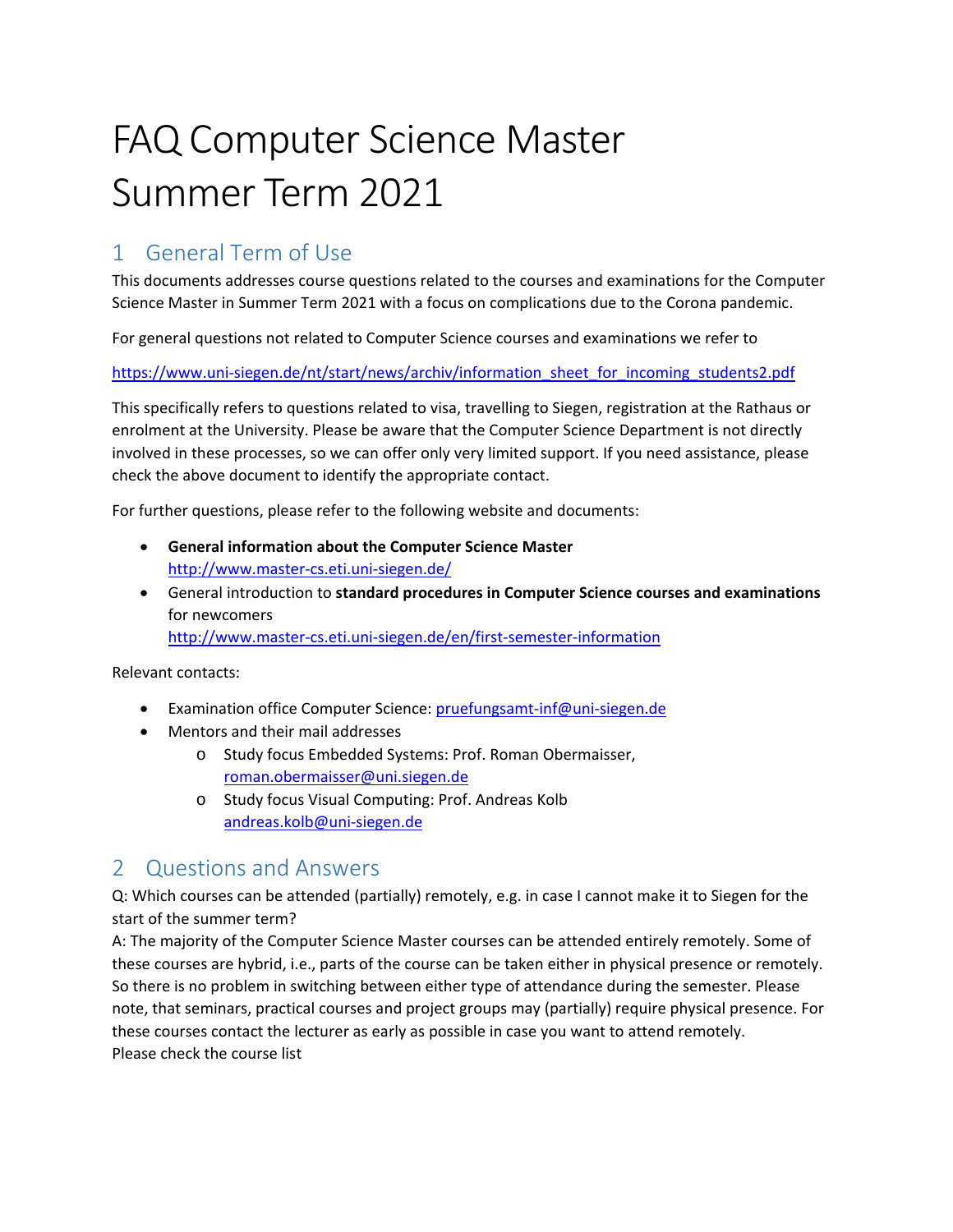### [http://www.master-cs.eti.uni-siegen.de/sites/www.master-cs.eti.uni](http://www.master-cs.eti.uni-siegen.de/sites/www.master-cs.eti.uni-siegen.de/files/Dateianhaenge/modulliste-2103.pdf)[siegen.de/files/Dateianhaenge/modulliste-2103.pdf](http://www.master-cs.eti.uni-siegen.de/sites/www.master-cs.eti.uni-siegen.de/files/Dateianhaenge/modulliste-2103.pdf)

#### Q: Is it possible to attend exams remotely?

A: As long as there are restrictions in travelling to Siegen or in entering the University, we offer remote oral exams. Regarding written exams, currently different formats including remote (or take-home) exams are used. It is not foreseeable how the situation evolves during the summer term. However, in case the written exam is announced to be held in presence and you provably cannot be in Siegen, contact the examiner as soon as possible.

Q: What kind of support will be provided for late beginners this summer term (due to late visa approval)?

A. In any case, students are highly recommended to take part in the courses from day one. There will be no specific support students that start attending courses later. It is, however, no problem in hybrid courses to join in the physical part later on.

Q: Will there be any problem to postpone the registration of examinations of the winter semester? A: Formally, there is no problem. However, in order to prevent any possible future problem (e.g. with visa extension), we highly recommend to study as regular and as intensive even if you are not physically present in Siegen.

Q: Are there student workplaces or access to laboratories?

A: Yes, there are, for instance, PC labs that can be used for study purposes. However, they are only available once the general access to University building is granted again, which is not foreseeable.

Q: In case of failure how many additional attempts are allowed?

A: In general, if you fail an exam, you can have a maximum of two additional tries. You also have a limited possibility for "free trials": You can repeat up to three exams that you took within the regular study period, if you are not happy with the result. In this case, the better result counts. However, you must repeat the exam within 6 months (or at the next regular offer for written exams).

Q: Will there be orientation courses/events at the beginning?

A: Yes, there will be an (online) information meeting at the beginning of the semester. All students will be informed about date/time and access data in due time.

Q: How to register to the online lectures?

A: The first step is to register to a course in UNISONO using your student account you get after enrolment. Any further information will be communicated afterwards via this registration. Note, that this communication will always be using your student mail address.

Q: Are tutors or senior students available for the course?

A: There are facebook groups for international students in the Faculty of Science and Technology, which serve as exchange platforms between students

- <https://www.facebook.com/groups/2595186154075602> only for the junior international students
- <https://www.facebook.com/groups/255026918833105> for all the international students.